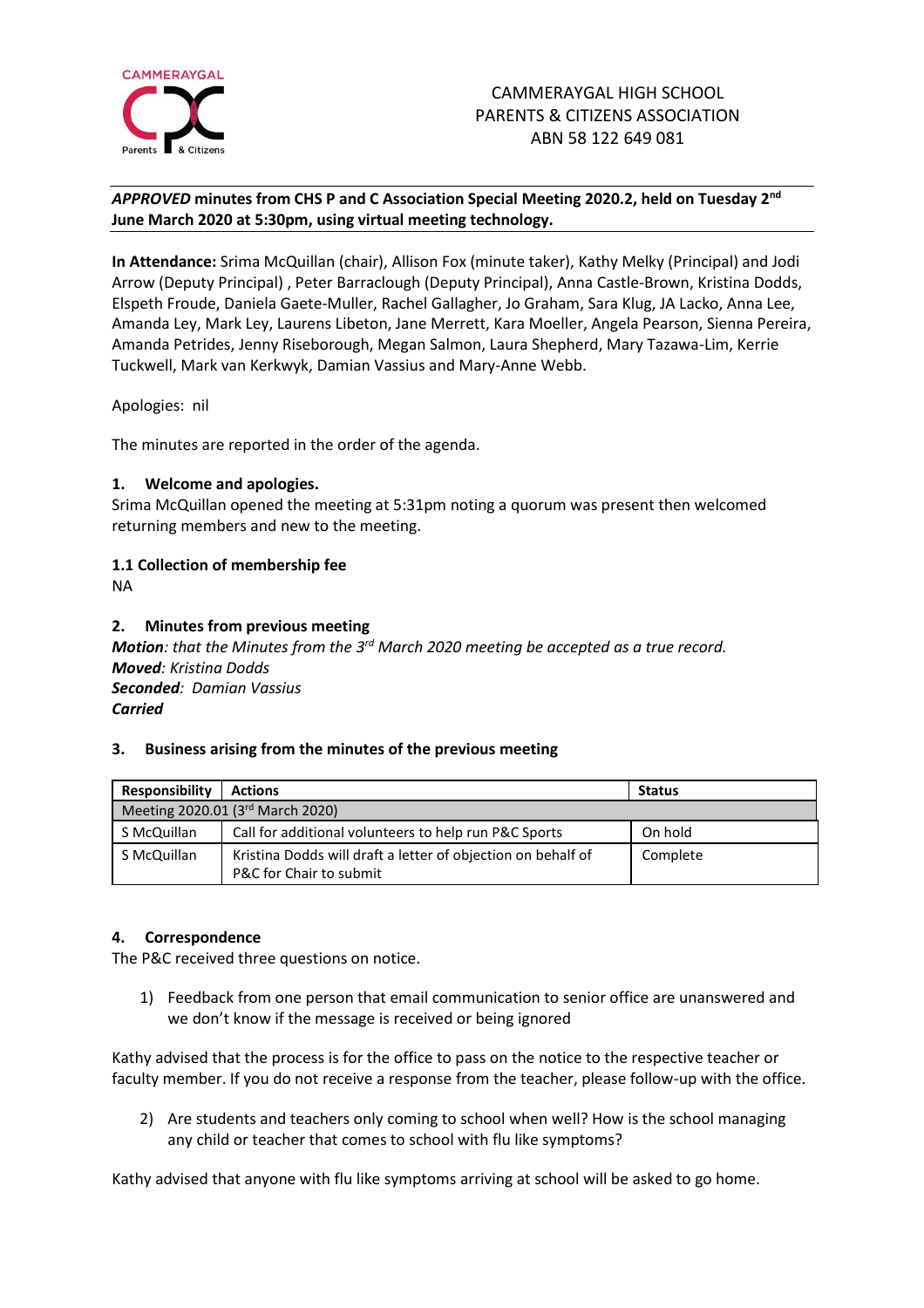

# CAMMERAYGAL HIGH SCHOOL PARENTS & CITIZENS ASSOCIATION ABN 58 122 649 081

3) What is the school policy on the length of girl's skirts? Is it possible for Noone to supply longer skirts?

Kathy advised that the school policy for length of skirts is no more than 3 finger widths above the knee. It is an ongoing discussion with girls and part of managing the school uniform. The Noone skirt length is suitable but skirts are rolled up. Teacher's do remind girls of the uniform length policy and ask for it to be unrolled.

## **5. Reports**

## **5.1 Principal's Report**

Kathy reported the progress made during the first week for the return to face to face learning at school, the cleaning, hyrgiene and physical distancing protocols in place which are in line with department guidelines. Kathy also reported how parent teacher interviews would be conducted and the issuing of report cards taking into consideration the 7 weeks disruption to student learning. Deputy Principals Jodi Arrow and Peter Barraclough provided senior and junior campus specific updates.

## **5.2 President's report**

Srima thanked and acknowledged the CHS staff, effort especially under the difficult circumstances and changing conditions.

#### **5.3 Treasurer's report**

The Treasurer's report to 22<sup>nd</sup> of May 2020 was circulated prior to the meeting, Angela talked to the report.

#### **5.4 Subcommittee Reports**

#### **Social Subcommittee**

All social and fundraising events for the year have been cancelled. The P&C social committee will review alternative options for social interactions later in the year. It was proposed that the P&C community support local businesses and promote the businesses that have supported the school in recent years. There will be a message to parents in support of these businesses in the next school newsletter.

#### **Social Subcommittee**

Anna Castle-Brown reported all P&C sports were cancelled in March in line with government directions. Restrictions for contact and indoor sports remain and no dates have been published on when these might be lifted.

Netball training will commence in June with restrictions and limitations. Competition to recommence in July which will not allow spectators.

Basketball being an indoor sport, is still restricted and no dates published for return of training or competition.